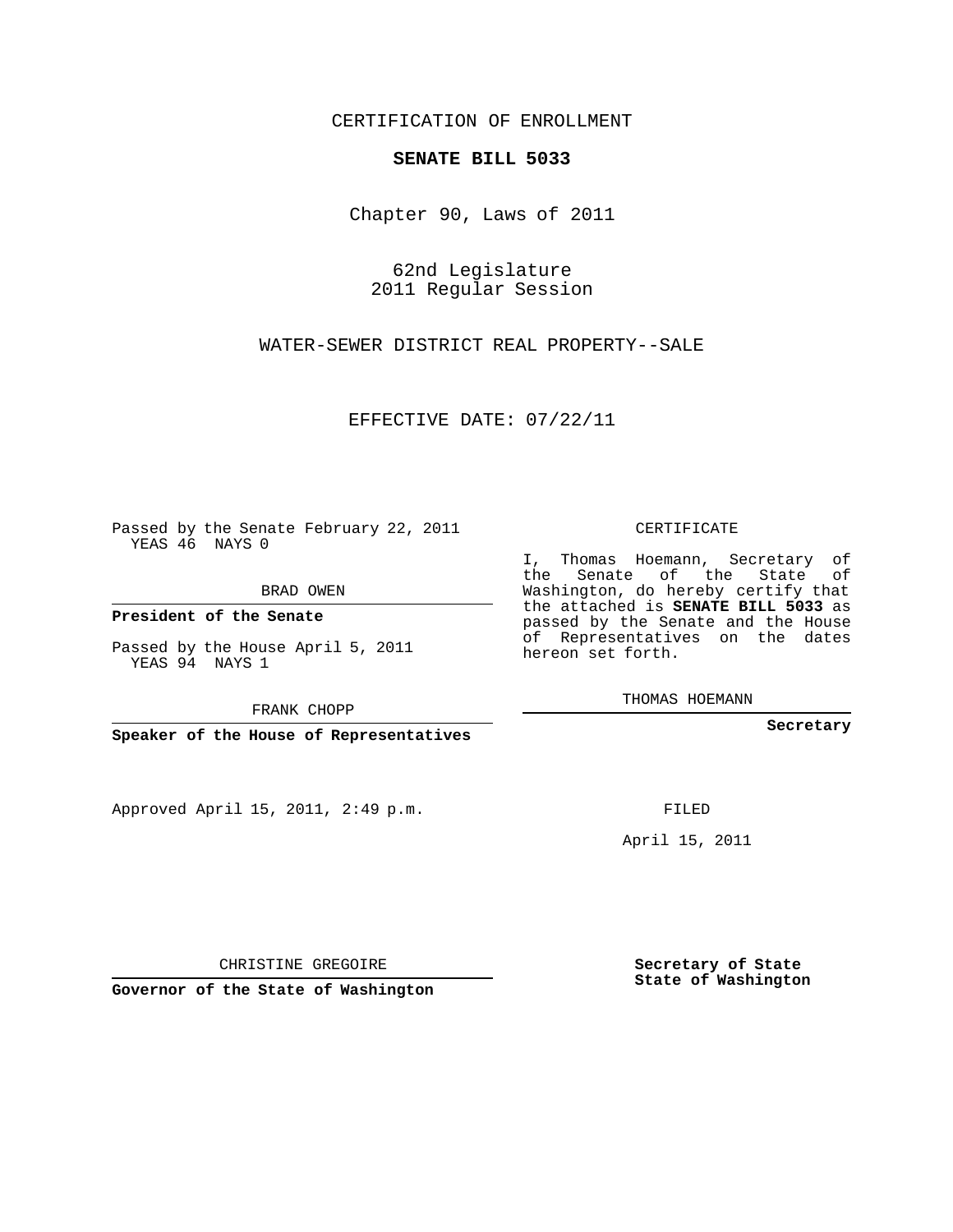## **SENATE BILL 5033** \_\_\_\_\_\_\_\_\_\_\_\_\_\_\_\_\_\_\_\_\_\_\_\_\_\_\_\_\_\_\_\_\_\_\_\_\_\_\_\_\_\_\_\_\_

\_\_\_\_\_\_\_\_\_\_\_\_\_\_\_\_\_\_\_\_\_\_\_\_\_\_\_\_\_\_\_\_\_\_\_\_\_\_\_\_\_\_\_\_\_

Passed Legislature - 2011 Regular Session

## **State of Washington 62nd Legislature 2011 Regular Session**

**By** Senators Pridemore, Swecker, Chase, and Nelson

Read first time 01/10/11. Referred to Committee on Government Operations, Tribal Relations & Elections.

1 AN ACT Relating to the sale of water-sewer district real property; 2 and amending RCW 57.08.016.

3 BE IT ENACTED BY THE LEGISLATURE OF THE STATE OF WASHINGTON:

 4 **Sec. 1.** RCW 57.08.016 and 1999 c 153 s 5 are each amended to read 5 as follows:

 6 (1) There shall be no private sale of real property where the 7 ((appraised)) estimated value exceeds the sum of ((two thousand five 8 hundred)) five thousand dollars. Estimated value shall be determined 9 by the board of commissioners and based upon real estate appraiser and 10 broker advice as it considers appropriate. Subject to the provisions 11 of subsection (2) of this section, no real property of the district 12 shall be sold for less than ninety percent of the value thereof ( $(a\overline{s})$ 13 established by a written appraisal)). Where the estimated value of the 14 real property exceeds five thousand dollars, value shall be established 15 by a written broker price opinion made not more than six months prior 16 to the date of sale by three disinterested real estate brokers licensed 17 under the laws of the state or by one professionally designated real 18 estate appraiser((s)) as defined in ((RCW 74.46.020. The appraisal)) 19 chapter 18.140 RCW. A broker price opinion shall be signed by the